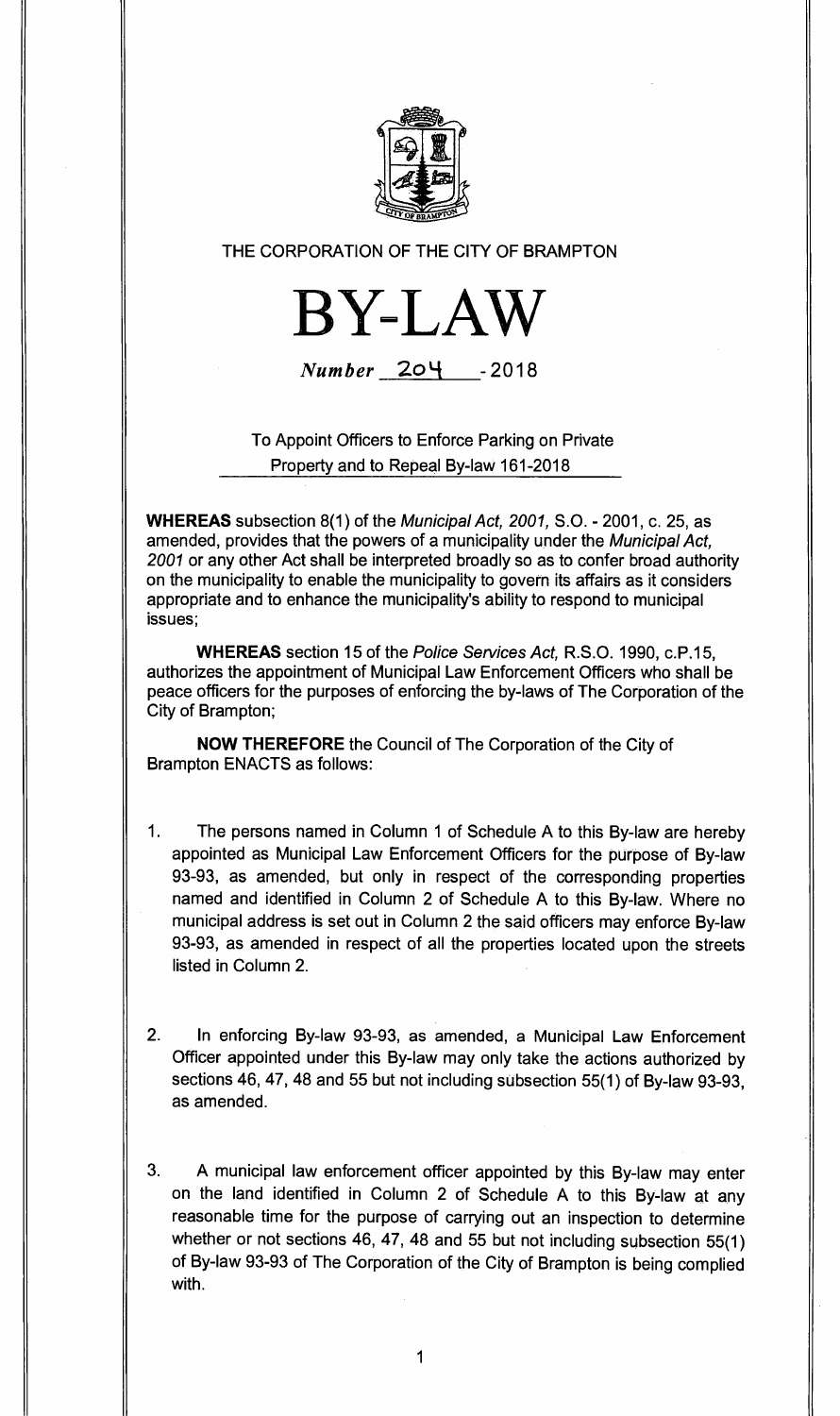- **4. Subject to section 5, this By-law prevails to the extent of any conflict between this By-law and any other by-law of The Corporation of the City of Brampton.**
- **5. This by-law does not restrict any rights conferred by the** Municipal Act, 2001 **or any other Act or regulation, respecting entry to land.**
- **6. By-law 161-2018 is hereby repealed.**

ENACTED and PASSED this 12<sup>th</sup> day of September, 2018.

| Approved as to<br>form     |  |
|----------------------------|--|
| 2018/Aug/28                |  |
| Diana Soos                 |  |
|                            |  |
| Approved as to<br>content. |  |
| 2018/Aug/24                |  |
|                            |  |
| Paul Morrison              |  |

Mayor

**Peter Fay, City Clerk**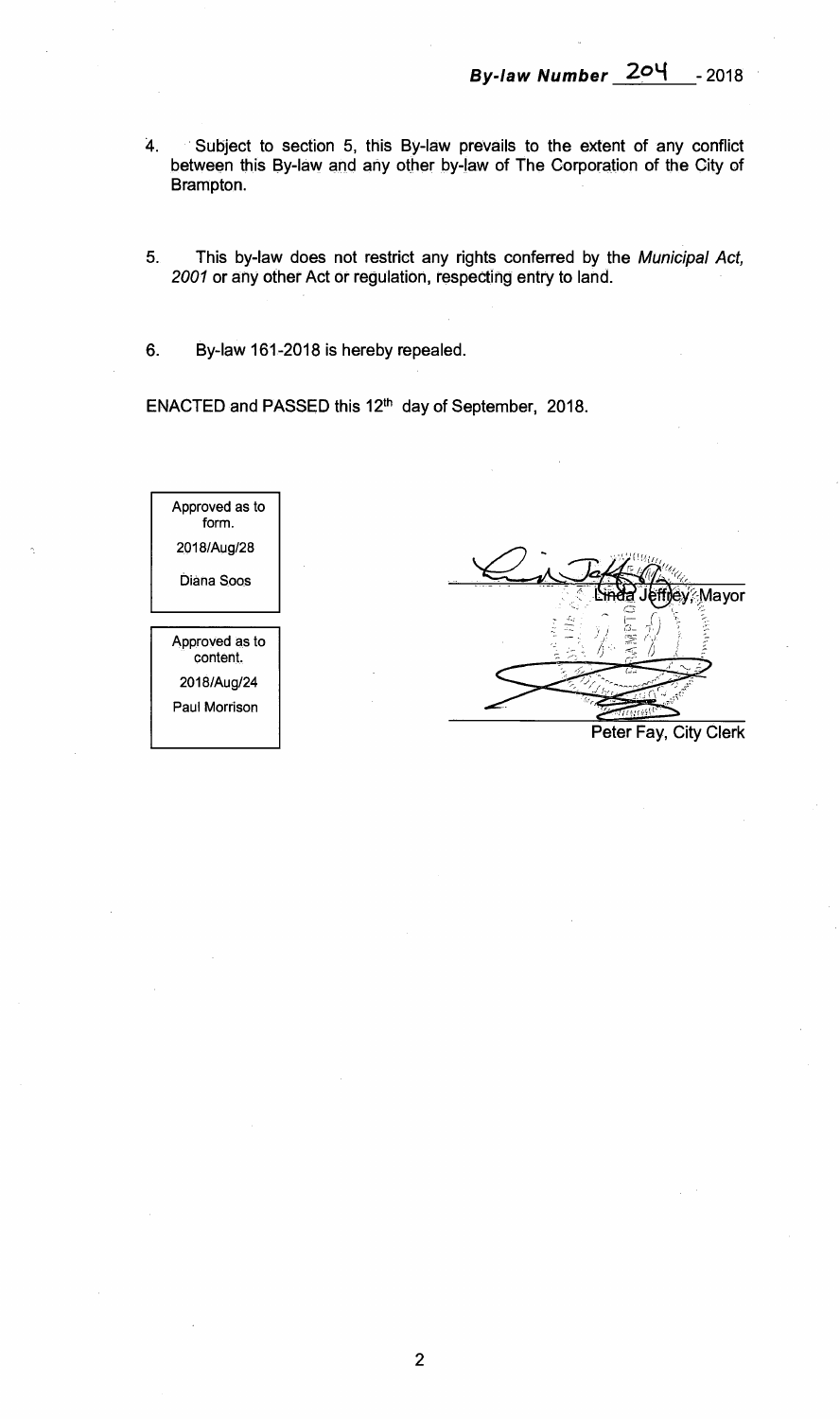### **SCHEDULE A TO BY-LAW 204 -2018**

**1 BRAR, Gurpreet CHAPMAN, Dave CHAPMAN, Elaina CHAPMAN, Fran CHAPMAN, Michael CHAPMAN, Richard CHAPMAN, Richard D. FERNANDO, Kevin FISCHER, Jordan GOOBIE, Jason GOOBIE, Nathan GURAYA, Jaspal Singh HUGHES, Robert LILADRIE, William MARTINEZ, Fulvio McGee, Michael McMULLEN, Danny NOAKES, Gregory NOCERA, Fioentina OJLADE, Olanrewaju Michael PEDDLE, Chris RACIOPPO, Arrius RAWLINGS, Darren RECINOS, Ana RECINOS, Mario SALINA, Clarena SINGH, Javid SINGH, Simran SPAGNOLO, Vince VERRETTE, Ryan WILFRED, Suthesia WRIGHT, Ian XIN, Xin** 

### **COLUMN 1** COLUMN 2

**Ashton Crescent Baronwood Court 180 Walkers Drive Carlton Place 65 Via Rosedale 900 Central Park Drive 1020 Central Park Drive Dawson Crescent Fleetwood Crescent Lincoln Court 35 Malta Avenue 54 Malta Avenue McMullen Crescent Moregate Crescent North Moregate Crescent South Sandringham Court Stornwood Court Tara Park Crescent 105 Dufay Road 10671 Chinguacousy Road 9455 Mississauga Road 1-27 Autumnwood Avenue 60 Great Lakes Drive** 

**2. ALLEN, Mikhail BALENDRA, James BEAL, Heather BOGOJAVLENSKIS, Dmitrijs BROWN, Lotoya CELESTIAL, Socrates CRAVEIRE, Steve DANIELS, D. Di PLACIDO, Biagio GORDON, Darryl GUY, Don Sunny HASSAN, Mabroor KENNY, David KHAN, Rana LUI, Anthony MIAN, Ehsan MITCHELL, Robert NGUYEN, Michael PARMANANTHAN, Asveethan PASHOVKIN, Artem PATAG, Rhoel PEIXIRO, Michael PIATETSKII, Igor RANA, Ali** 

**171, 173 & 175 Advance Blvd. 8351 McLaughlin Road 61 Ardglen Drive Arizona Drive Bamboo Grove 600 Balmoral Drive Bay Breeze Drive Gifford Gate 1 Belvedere Court Berringer Grove Brocklebank Court Camrose St. Carisbrook Court 2-54 Chipstead Avenue 188- 200 Clarence Street 240, 241 & 250 Clarence Street 50 & 60 Cottrelle Boulevard 1-76 Craighleigh Crescent 1-16 Garden Park Lane Darras Court 4, 6 & 8 Day Spring Circle Deckman St 135 & 139 Devon Road Eagle Trace Drive**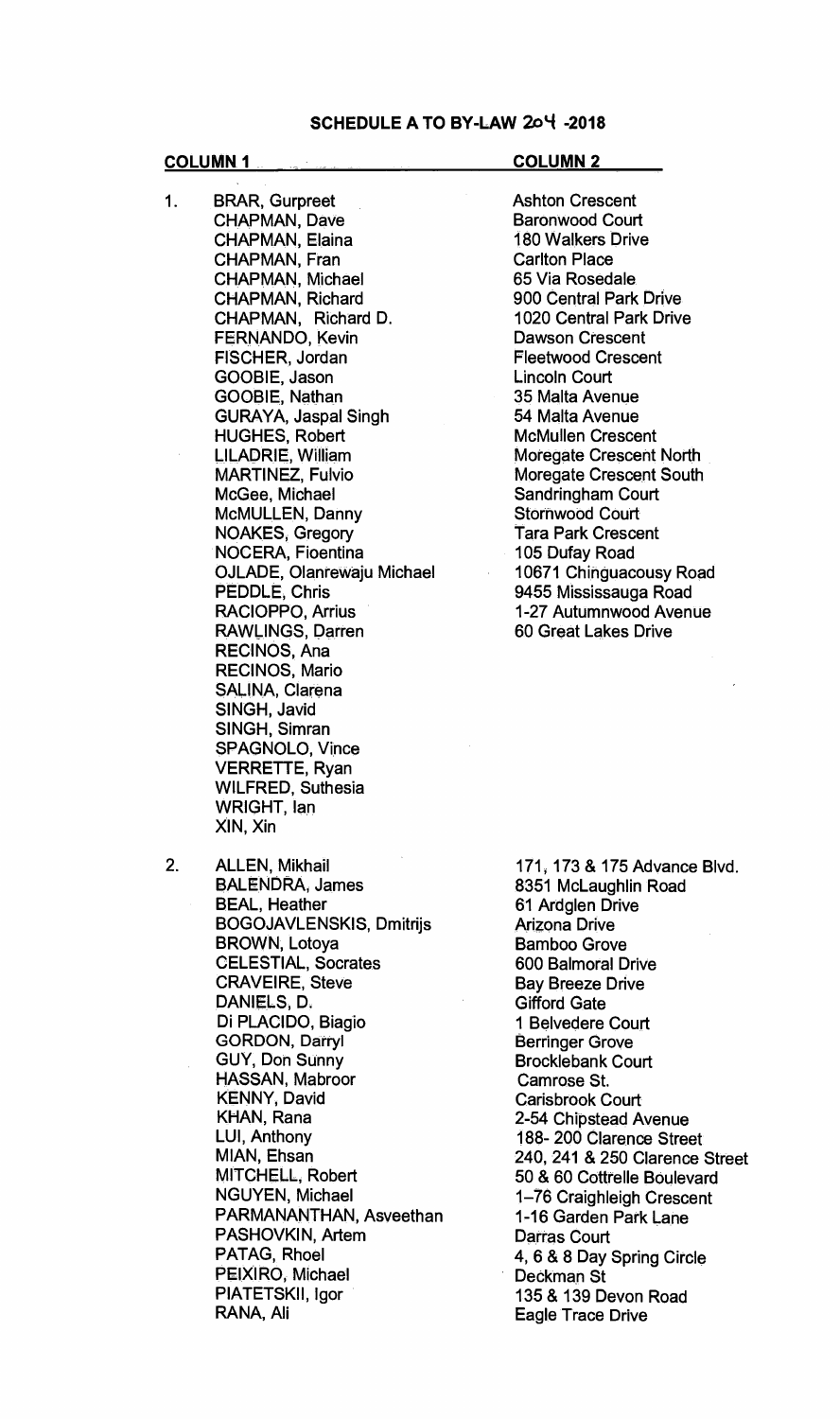**(2. Continued)** 

**ROGERS, John SALMON, Anthony SALMON, Richard SHAHID, Ahmad SHEIKH, Mubashir SINGH, Jaspinder SINGH, Sukhjinder SUGARS, Neil TUGADE, Dan WILLIAMS, Janay** 

**21 Eastview Gate Ellerslie Road Ellis Drive Enderby Crescent Enmount Drive 34 Erlesmere Avenue 11 Fairglen Avenue 60 Fairwood Circle 1-12 Flowering Vine Lane Gatlin Street 1 to 34 Gatwick Lane 1,3,5,7,9,11,12 &13 Gemstone Lane Gilgorm Road 1 to 17 Gloucester Place Goldberry Court Golden Light Circle 1 to 93 Greenwich Circle 1 — 107 Guildford Cres. 45 Hansen Road North 57 Hansen Road North 81 Hansen Road North 85 Hansen Road North 93 Hansen Road North 105 Hansen Road North Hartnell Square Heathcliffe Square 100 John Street 1 Kennedy Road South Kenwood Drive 1-71 Kimberley Crescent 4 Kings Cross Road 18 Knightsbridge Road 1 — 54 Lancewood Cres. 10 & 12 Laurelcrest Street 3 & 5 Limestone Edge Lane 4 Lisa Street 370 Main Street North 389 Main Street North 66 Malta Avenue 173 McCallum Court 8305 McLaughlin Road S. 9800 McLaughlin Road 9900 McLaughlin Road 53 McMurchy Avenue North 51 McMurchy Avenue South 30 Melanie Drive 1 — 108 Morley Crescent 52-62 Murdock Drive October Place 110 Pertosa Drive 3 Pleasantview Avenue 1-15 Purple Finch Court 116 Railroad Street 120 Railroad Street West 300 Ray Lawson Blvd.**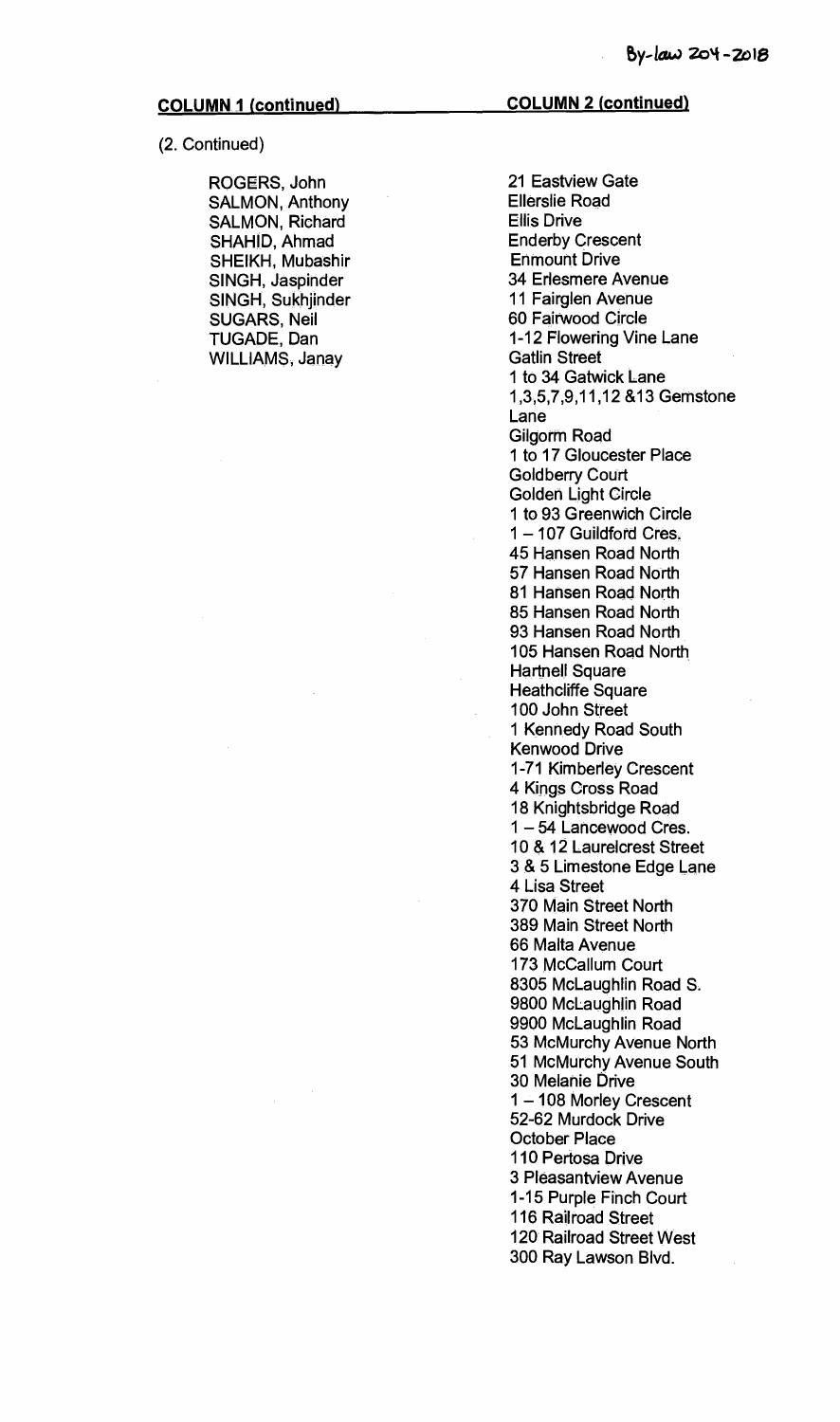**(2. Continued) Regina Court** 

### **COLUMN 1 (continued) COLUMN 2 (continued)**

**Rochester Court 1, 3,5,7,9,11,13, 14-24 Rock Haven Lane 75 and 85 Rosedale Ave. 2,4,6,8,9-12 Sand Wedge Lane September Place Sinclair Court Spadina Road 1-9, 11-53, 55 Stafford Drive 1730 Steeles Avenue East 2111 Steeles Avenue East 373 Steeles Avenue West 26 Stern Avenue Tara Park Court Townhouse Crescent Urbana Road 1 — 160 Vodden Court 227 Vodden Street East Wickstead Court 2051-2053 Williams Parkway 2131 Williams Parkway E. 305 Charolais Boulevard 25 & 27 Main Street North 2-60 Panama Place 8920 Highway 50 60 & 70 Baycliffe Crescent 1 to 44 Davenhill Road 1 to 22 Masseyfield Street 1 to 20 Lotus Street 2 to 73 Seaheart Place 2 to 14 Zealand Cove 475 Bramalea Road 1-60 Vodden Court 2250 Bovaird Drive 188 Mill Street 100 Brickyard Way 10084 Hurontario Street 10086 Hurontario Street 1-131 Sea Drifter Crescent 10 Melanie Drive 17 Knightsbridge Road 30 Malta Avenue 250-271 Richvale Drive South 1-49 Bellhaven Crescent 1-131 Cedarbrook Road 1-9 Edgewater Drive 2-52 Peach Drive 2-24 Shiraz Drive 2-12 Tilden Road 180 Howden Boulevard 146 Ashton Crescent**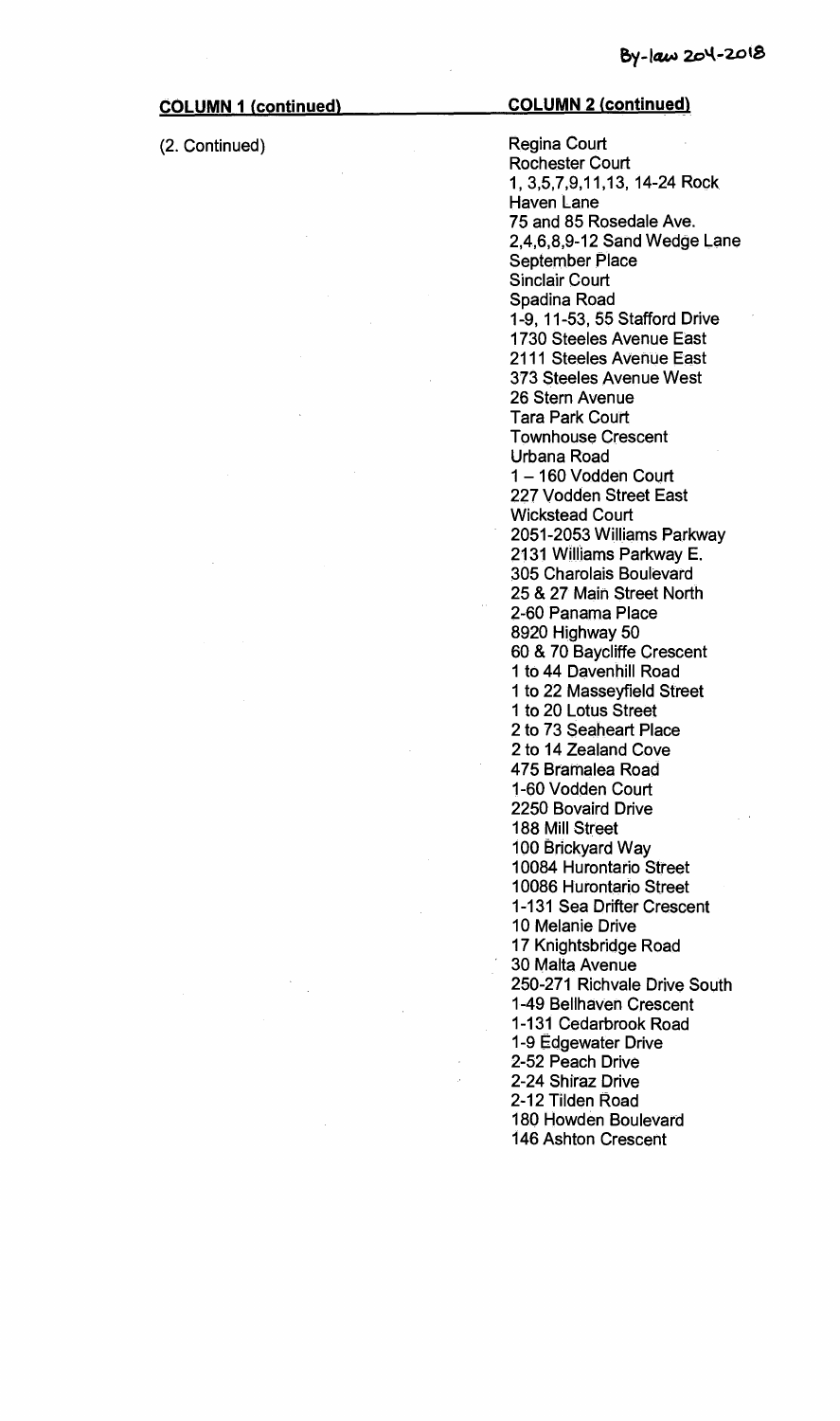- **3. BRAYBROOK, Jennifer CLUNAS, Ryan D'CRUZE, Raymond DHOTHAR, Harpreet GEEKIE, Bradley HAJI, Neky KAUR, Ramandeep MILLER, Sebastian RHODEN, Rosalee SELVARASA, Thayuran SINGH, Arminder**
- **4. CLAUGHTON, Doug DEPPNER, Mike JAFAR-SADRI, Siavash PUGH, Michael WEEKES, Tracy WEY, Eberhard**
- **5. ABDEL-HAMID, Hazzem ADEKOLU, Michael ANDREOZZI, Adrianna BOWLES, William CIUFO, Domenic COX, Greg D'ANGELIS, Todd DiFRANCO, Santo DIRSKE, Justin DUGUAY, Wayne GACEK, Michael GHOTRA, Balrajvir GIOCOOL, Harry HAKEEMI, Qais HARDY, Douglas LEE-GIKKINS, Andrew MCCOY, Mathew MOHAMMAD, Amin MONGA, Vinay POLOVINA, Sead POZNANSKI, Bozica SHARIF-US-SALAM, Adnan SHARMA, Bipin SIDDIQUI, Subhana SINGH, Mandip SINGH, Rajinder SINGH-THIND, Mandeep TAYLOR, David TCHOUMAK, Vladislav WHERVIN, Christopher WITTENVEEN, Haye ZHVANETSKIY, Alexandr**

### **COLUMN 2 (continued)**

**800 Clark Boulevard 802 Clark Boulevard 804 Clark Boulevard 806 Clark Boulevard 9 George Street North 64 Bramalea Road 68 Bramalea Road 171 Main Street North** 

### **545 Steeles Avenue West**

**15 Fisherman Drive 30 Peel Centre Drive 66 Malta Avenue 28 Melanie Drive 7899 McLaughlin Road (Sheridan College) 10 Peel Centre Drive 25 Peel Centre Drive**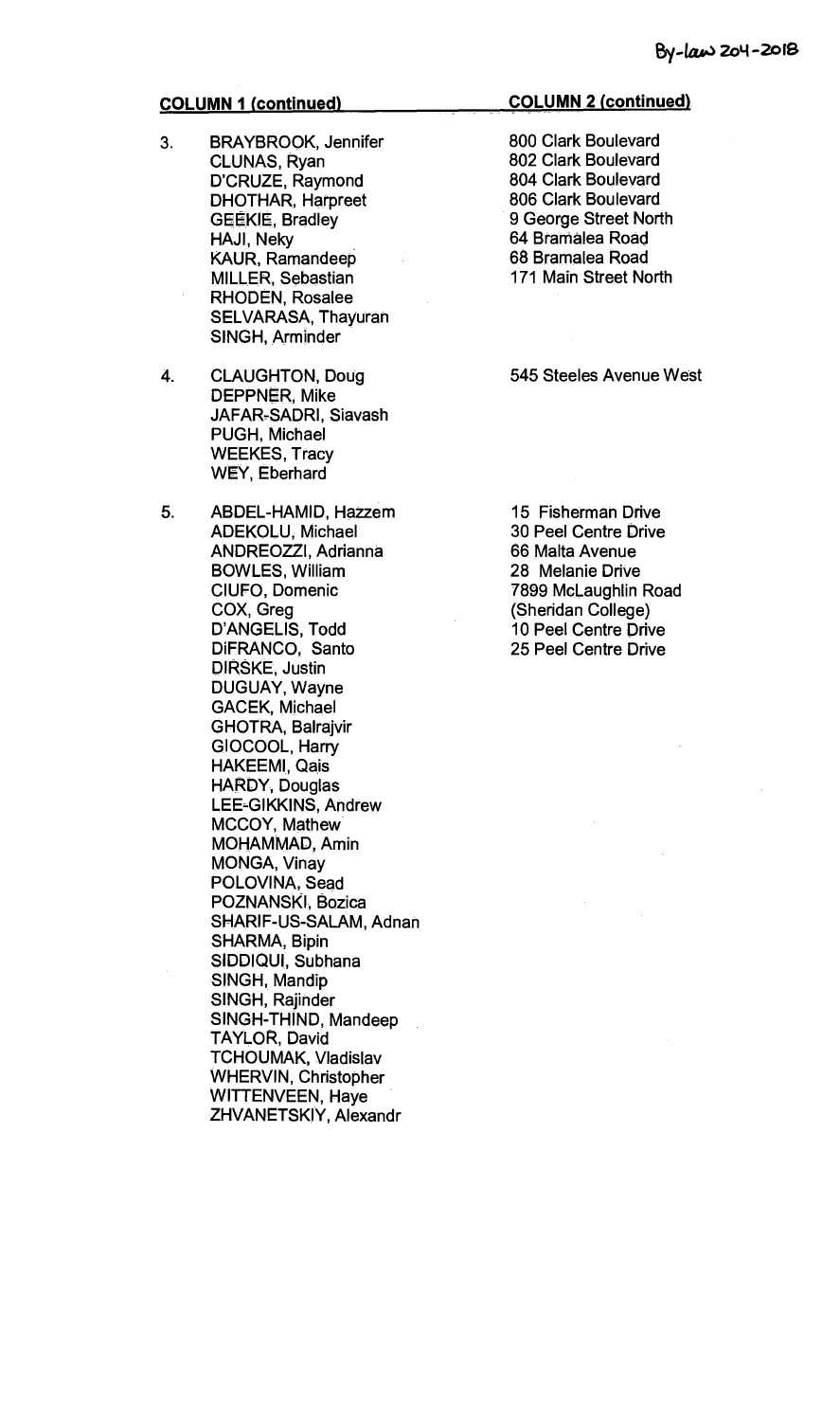6. LANDRY, Philippe RIPLEY, Jeremy RUTH, Alan

### **COLUMN 2 (continued)**

4 Abacus Road 171 & 173 Advance Blvd. 2-74 Balmoral Drive 78 Braemar Drive 6770,6780, & 6790 Davand Dr. **1** Gatwick Lane 15 & 25 Kensington Road 125 Kimberley Crescent 4 Kingscross Road 18 Knightsbridge Road **1** Morgate Crescent 300 Ray Lawson Blvd.

25 Kensington Road 2-20 Bellhaven Court 2-122 Cedarbrook Road 1-51 Peach Drive

10062 Bramalea Road

370 Steeles Avenue West

140 Advance Boulevard 10958, 10960, 10970, 10980 & 10990 Airport Rd 8550 Airport Road 51, 53, 55, 57, 59, 63, 65 and 67 Ardglen Drive 190 Bovaird Dr. W. 1-15 Bramalea Road 2 Castleview Drive 10661 Chinguacousy Road 1075 Clark Boulevard 2 Colony Court 7925 Goreway Drive 7965 Goreway Drive 1-34 Hetherington Place 155,161& 165 Orenda Rd 376, 387 and 391 Orenda Road 1,2,4, 5 & 7 Paget Road **1** President's Choice Cir. 249 Queen St. E. 300 Queen Street East 106 Railroad Street 1, 3, 5 & 7A Research Road 31-47 Selby Road 6 Shaftsbury Lane 3389 Steeles Ave. W. 3485 Steeles Ave. W. 40 Summerlea Road 200 Summerlea Road 8705 Torbram Road 1 Van Der Graaf Court 26 Victoria Crescent 292, 294, 296 & 0 & 117 Wentworth Court **1** Woodslea Road 2850 Queen Street East

- 7. MANIKASINGAM, Jey SMITH, Paul
- 8. GIBSON, Chris
- 9. CONNELLY, Adam
- 10. COLLIN, Chris KHAN, Sarfraz KRISTOF, Guy LAWRENCE, Robert SHUBERT, Frank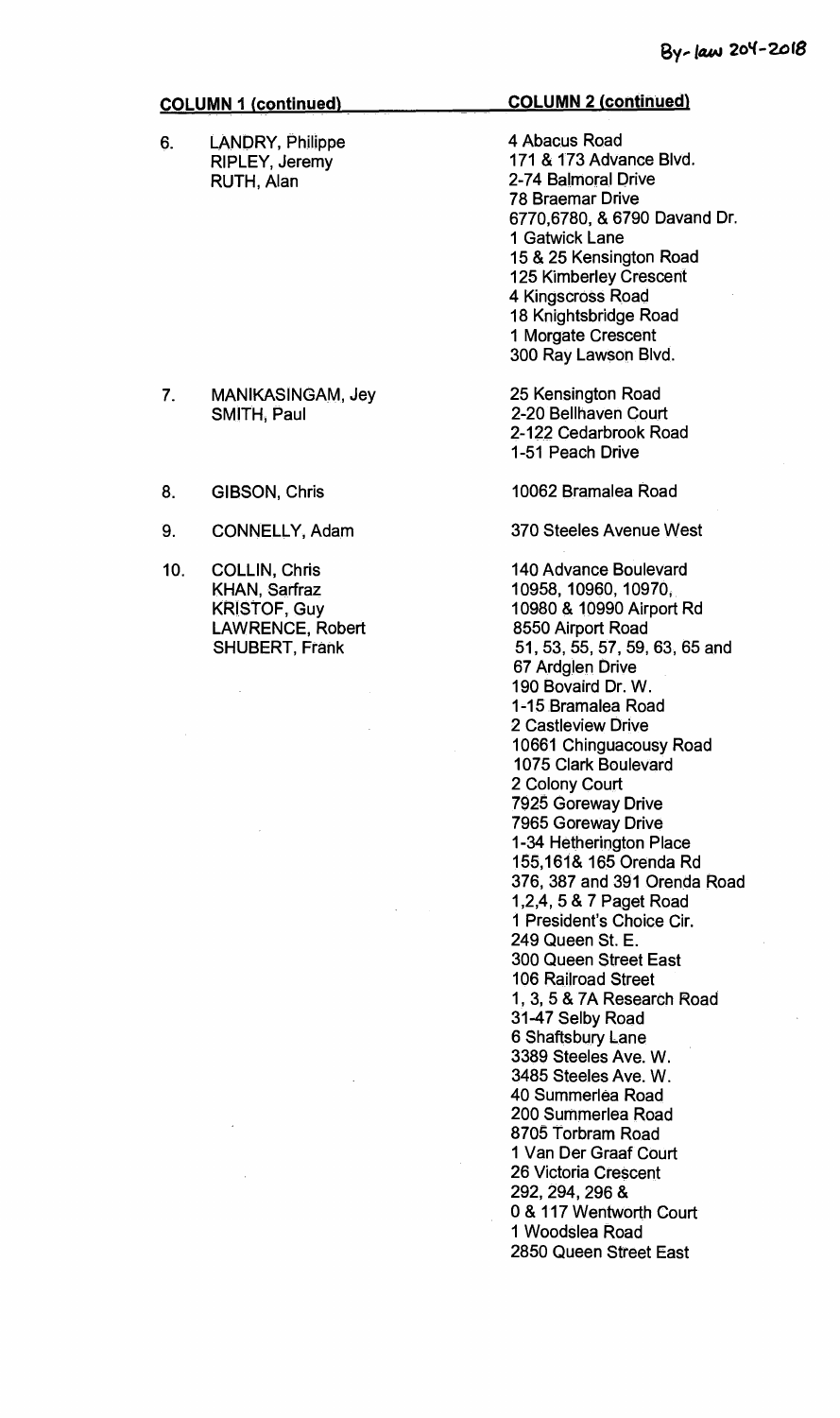(10. Continued)

## **COLUMN 2 (continued)**

15 Nanwood Drive 34,34A,38,42,44,46 Dean St. 17 Dean St. 11947& 11965 Hurontario St. N. 11005 Hurontario St. 9960,9980 & 9990 McVean Dr. 2074 Steeles Avenue East 2080 Steeles Avenue East 2084 Steeles Avenue East 5 Intermodal Drive 83,85 & 87 Kennedy Rd.S. 95 Kennedy Rd. S. 99 Kennedy Rd. S. 2,4,6,8 & 14 Kenview Blvd. 184 Main St. N. 105 Dufay Road 10086 Hurontario Street 7891 McLaughlin Road

20-200 Great Lakes Blvd. 11 Church St. W. 47 McMurchy Avenue North 175 Central Park Drive 1-64 Chamney Court 1,4&10 Knightsbridge Rd. 27-37 Clipstone Court 22 Beech Street 36 Drury Crescent 31 Fair Oaks Place 2-26 Fair Oaks Place 40 Finchgate Boulevard 4 & 6 Sir Lou Drive 100-325 Garden Gate Cir. 1-45 Graham Court 40 County Court Blvd. 160 Murray Street 1 Maple Avenue 53 McHardy Place 101-198 McHardy Court 1-153 Middleton Way 2-12 Newhaven Manors 1-18 Park Estates Court 1-31 Parkholme Place

11. ALVES-MACHADO, Dominic AMIN, Renil ARASH, Ahmadi ARORA, Amit BABRA, Jasmeet BARNES, James BEDENIKOVIC, Carole CARANDANG, Mark CERIC, Melissa CLERMONT, Mathew DIAZ, Diane DOUCET, Cathy FERGUSON, Dave GARCIA, Joao A. GRENARDO, Travis HENLEY, Deanna LAYNE, Mark LITTLE, Darren LOUREIRO, Vitor MACKEY, Kai MEHTA, Samir METCALFE, Nicole PARALA, Jaspar PETERSEN, Mikael POPOV, Eugene RAJ, Shelveen REHMAN, Muhammad RODGERS, Aaron RODRIGUES, Aaron SILVA, Michael SNOWDY, Derrick TRAN, Andy TRONG, Andrew TSE, Hin Chun VELIZ, Darwin WHYTE, James ZAVALNISKI, Paul

12. BRIDEN, Tracey LACHAPELLE, Andrew

70 Driver Road 2600 North Park Road 15 Precidio Court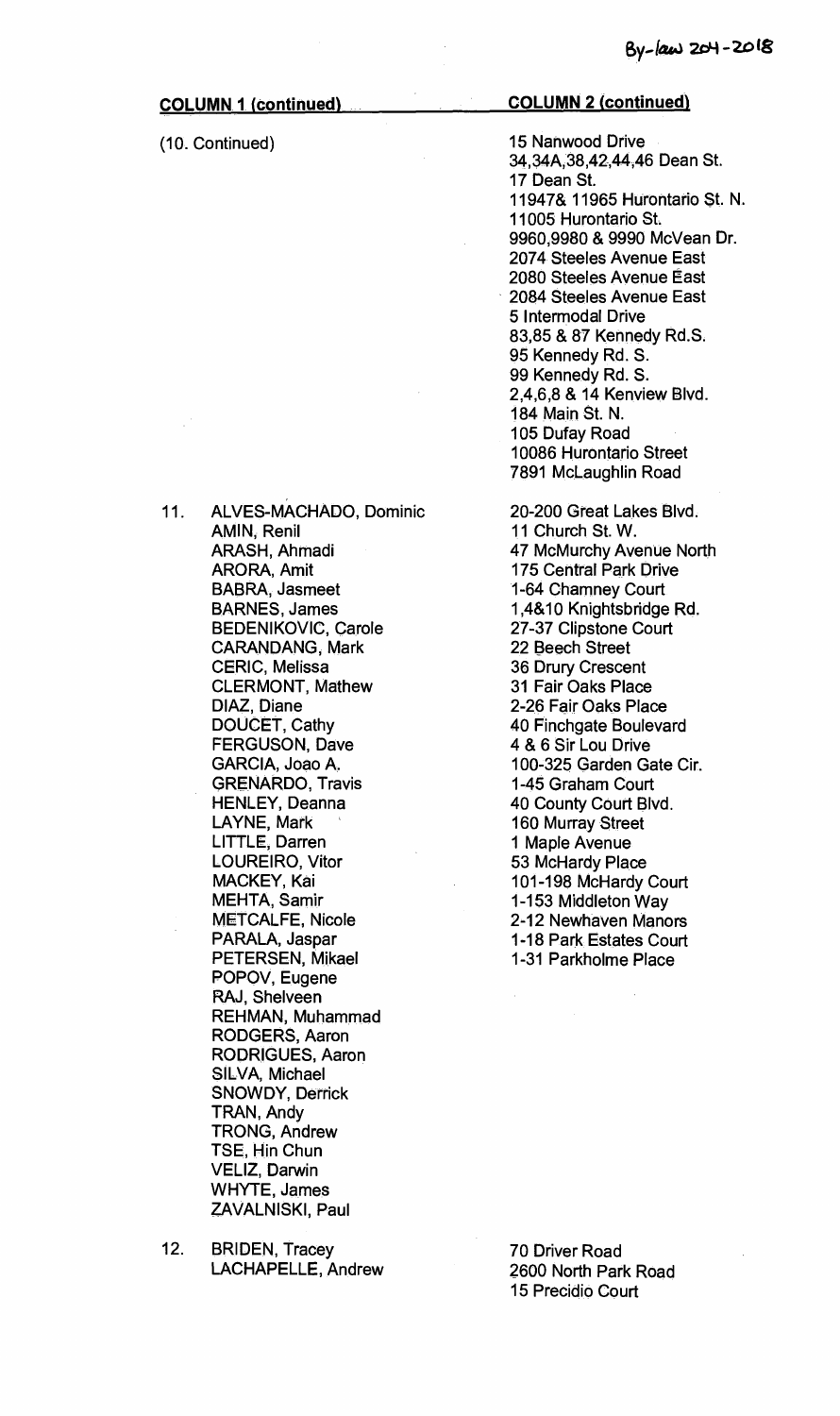- **13. KHAN, Mohammad SAHA, Subodh**
- **14. ADKINS, Ashley AKHTAR, Jamil BAWA, Harbinder CLARKE, Allyson CONLIN, Sean DHALIWAL, Mandeep FERREIRA, Michael HRENO, Jonathan LEPAGE, Daniel McCATTY, Philip MEZA, Danilo MICHAEL, Lindsay MROZ, Patrick SATHERSWAITE, Adrian SINGH, Gurpreet VERPRAET, Koen**
- **15. ALVES, Islay ALVES, Peter ARORA, Rohit BARDHAN, Himangshu BOSTON, Neville BRADFORD, Ian COBOURNE, Delgado DAS, Mihir GWIZD, Richard JAMA, Ayanle KHAN, Abu-Turrab LEVERSUCH, Kenneth MANGO, George MEHEW, Randolph MERCADO, Edward MOSTAFA, Tasnim SHEERMOHAMED, Ahamad UGAS, Abdullahi**
- **16. ADHYA, Arun AHMED, Mir Husain AKBAR, Masood ALBERT, Matthew ANDREWS, Sharoon BAIRD, David-Alexander BHANGU, Malkiat BHELA, Parmbir CHAMPAGNIE, Joshua CANDO, Dennis CORNWALL, Devon CULLERY, Mathew DABROWSKI, Michal DALY, Stephen DHAMI, Harvinder DiFONZO, Michael DUMENIL, Jonathan DURRANT, Haeven ECKERT, Mathew EGGERMONT-ARCE, Nathalie FERGUSON, Michelle**

### **COLUMN 2 (continued)**

**14-18 Automatic Road** 

**8200 Dixie Road 45 West Drive** 

**17A Amsterdam Crescent 141-171 Cedar Lake Crescent 1-43 Bunting Drive 190 Clark Blvd. 200 Cresthaven Road 15 & 37 Eastbourne Drive 33 Kennedy Road South 2-22 Cailiff Street 195 Major Williams Sharpe Dr. 10 Kensington Road 9 & 11 Lisa Street 55 Maple Leaf Circle 7920 Mississauga Road 7 Sunny Meadow Blvd. 1-53 Towbridge Crescent 2-22 Bakewell Street 7-27 Bakewell Street 1-21 Cailiff Street 50 Sunny Meadow Boulevard** 

**25 Peel Centre Drive 10,25,35,40,44,52,60,80, 100 Peel Centre Drive 12 Team Canada Drive 148, 150, 152, 154 and 156 West Drive 317 Rutherford Road South 5 Resolution Drive 2 Hanover Road 4 Hanover Road 22 and 24 Hanover Road**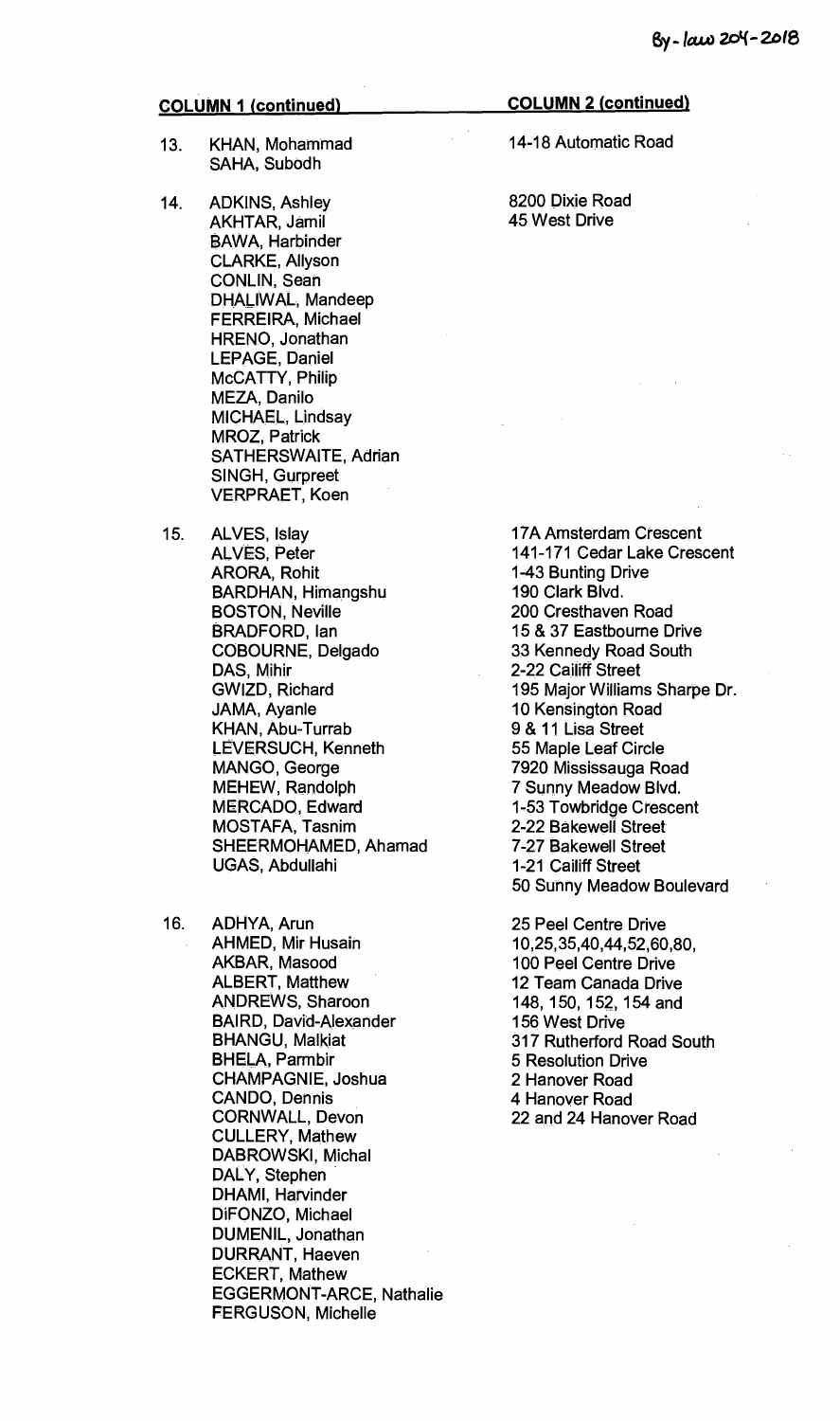(16. Continued)

FERLIN-TILLER, Melinda FIORE, Andrew FRANCISKOVIC, Daniel GAMA, Brian GAMBRAH, Emmanuel GENDRON, Paul GILL, Rajvinder GRABEK, Justine GRANT, Adrian GREEN, Wesley GREWAL, Karrm GUAR, Anish HUGHES, Jessica IVKOVIC, Milan JAGHOORI, Mustafa JAISWAR, Rajat JONES, Allan KALOTI, Gursharn KONER, Jagroop KOWALCHUK, Stephen LAZO, Mario LODHI, Nasir LOUGH, Timothy LUONG, Michael MALABANAN, Peter MALDONADO, Jorge MALIK, Rizwan MALLARI, Michael MANBODE, Erik MANGAT, Amarjit MANTEY, Emmanuel MASSEY, Lincoln MATHER, Tyler MATIAS, Luis MATLASHEWSKI, Daniel MAVI, Malvinder MCLEAN, Brittany MCGEE, Morgan Michael MCGRATH, Shaun MCNABB, Jacob MEHIC, Edin MENDES, Ryan MENENDEZ, Celhyn MICHENKO, Scott MIOR, Christopher NAGRA, Bawinder NASIR, Naveed NESS, Jordan NYARKO, Luther O'BRIEN, Gerry OLIVER, Kody OMAS-AS, Jonathan OSBOURNE, Damone PARKINSON, Terrance PATTEN, Sarah PERSAUD, Daniel PILEGGI, Adam POONI, Supreet PROULX, Rachelle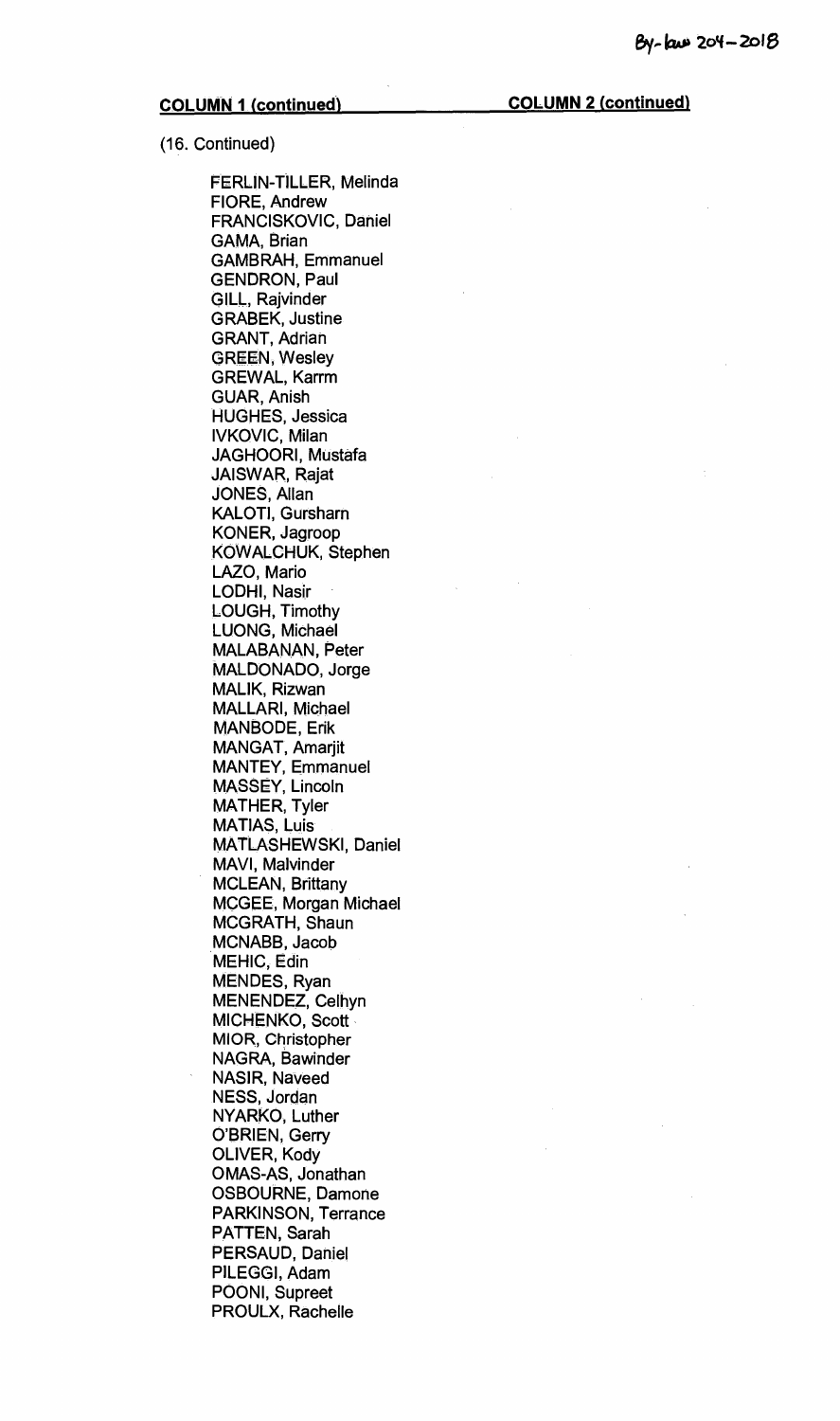(16. Continued)

RIGO, Roberto ROBERTS, Thomas SAEED, Syed SAHOTA, Sarabjit SAINI, Harvinder SALAZAR, Matthew SANDHU, Navdeep SARAAN, Gaganbir SCHMIDT, Craig SHEEBA, Noreen SIDDIQUI, Azfer SIMMONS, Gary SINGH, Harman SINGH, Samandeep STEFANIAK, Dominique STERENCZAK, Nadia TANGUAY, Brandon TAYLOR, Kiara THAKUR Harinder Singh UBHI, Preetkaran VENAFRO, Daniel WHITE, Ryan WOODGATE, Brian ZABALA, Kevin

- 17. ADEYEMO, Affiong ALI, Mir Asif ALAS, Ana Maria AMISSAH, Rose BAIG, Rais BAL, Sukhpal BHUJWALA, Murtaza BRAR, Bishavdeep BUTT, Nadeem D'SOUZA, John Paul D'SOUZA, Peter FESSAHAYE, Solomon GILL, Bikar GREWAL, Inderjit Singh HAIDER, Shane JOSHI, Shaveta Sharma KAUR, Balwinder KRYWY, Brent MARIAPEN, Seerojnie MARKS, Esther SHERGILL, Rajveer Kaur SIZIBA, Nephat SINGH, Dalvir SINGH, Jaswinder SPEZIALI, Dean ZIMA, Matthew
- 18. BORCHENKO-JARBEAU, Jason BROOKS, Carol CHADHA, Kuldip CHANA, Navjot CISMAN, Mubarak COOKE, Bruce FANJOY, Robert GOETZ, Bradley

2100 Bovaird Drive E. 15 Eastbourne Drive 37 Eastbourne Drive 10 Kensington Road 9 Lisa Street 11 Lisa Street 505, 515 & 545 Steeles Ave. W. 7900 Hurontario Street

9940-9980 Airport Road 8 & 10 Lisa Street 210 & 220 Steeles Ave. W. 10 Malta Avenue 30 Coventry Road 330 Mill Street South 100 County Court Blvd. 27 George Street North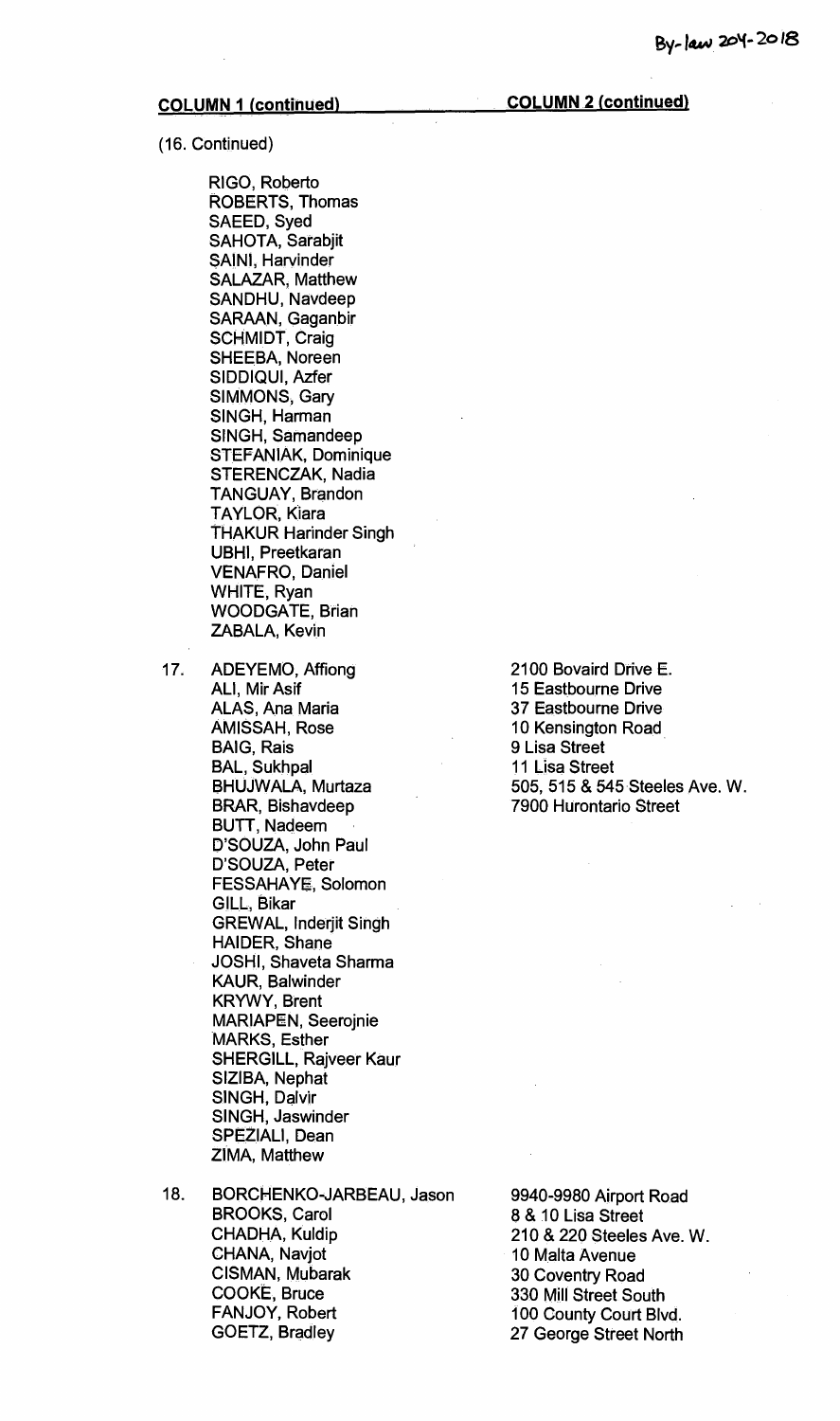(18. Continued)

HOWARD, Adonis HYLTON, Asha KHAN, Ahmed H. KHANNA, Rajeev LUFFMAN, Edward LYNCH, Caroline MENDONCA, John MOHAMED, Farah MORGAN, Alan MULTANI, Gurpreet NIRWAL, Inderpal PALLENTIEN, Peter PENAR, Lukas PERRY, Robert PHILLIPS, Kenneth RAMPERSAD, Ram RELIC, Dean RIAR, Karanpreet SEHGAL, Kabir SRABI, Loai STUCKLESS, Robert SZULICH, Dean UBER, Wolfgang VIDINHA, Miguel

19. ACHESON, Greg ALEXIS, Winston BAILEY, Fabian CZOVEK, George DHALIWAL, Manpreet DYBALL, Rebecca FERNANDES, Joshua GILLILAND, Carrie GREN, Mike GRIFFITH, Adrian HODGE, Aaron JOHNSTON, Scott KAFTAN!, Eno KLYMENCHENKO, Maksym LALONDE, Derrick LAZO, Jonathan LEWIS, Andrew Scott LOCKYER, Ryan LY, Kieu MALDONADO, Jorge MAYFIELD, Thomas MITCHELL, Zachary MONIZ, Steven MORRIS, Michael O'BRIEN, Brad OKHOVATI, Michel PENA, Jason Jose PERRAULT, Rodger RADFORD, David RAMIREZ, Erika Franco ROBINSON, Dave SHELTON, Jordan SIDHU, Taranvir SILVA, Lisa ULLAH, Sana

**COLUMN 2 (continued)** 

15 Mountainash Road 20 Cherrytree Drive 21 Knightsbridge Road 310 Mill Street 2880 Queen Street East

61 Ardglen Drive 2-27 Bakewell Street 1-39 Bergamont Road 1-19 Black Forest Drive 320 Mill Street South 20, 30 & 40 Polonia Avenue 2-102 Brisbane Court Rockgarden Trail Brucewood Drive 1-22 Cailiff Street 78-171 Cedar Lake Crescent 10111 Heart Lake Road Lacebark Court 5 Lisa Street 5, 15, 21, 25 & 35 Brisdale Drive 399-400 Vodden Street East 1-73 Briar Path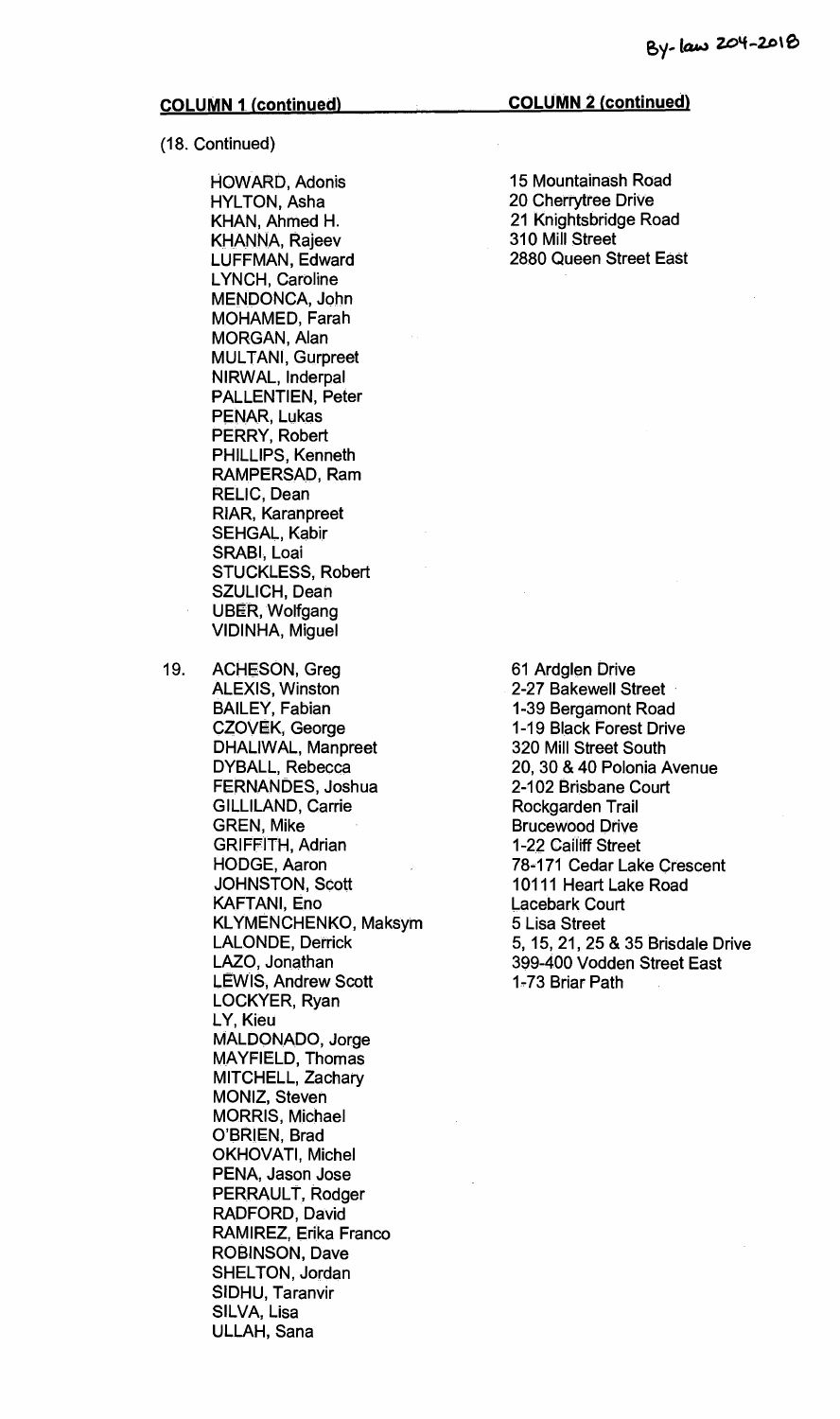**(19. Continued)** 

**WILLIAMS, Steven** 

**21. MEHTA, Gurveer (Bill) SMITH, Ian** 

**22. HARSONSKY, Valery LEOCA, Dragos MENDEZ, Lloyd** 

**VAKESWARAN, Geerthanan** 

**20. MARKS, Brian** 

**COLUMN 2 (continued)** 

**7700 Hurontario Street 110,120, &130 Brickyard Way 10725 McLaughlin Road 7688 Hurontario Street 2 Fisherman Drive 10025, 10035, and 10045 Hurontario Street 5, 11 & 17 Ray Lawson Blvd. 380 Bovaird Drive East 52, 54, 56 Bramsteele Rd. 1, 9, 13 Fisherman Drive 195,197 & 199 County Crt, Blvd. 5 Lisa Street** 

**499 Main Street South** 

**80 Beech Street 57 Aloma Crescents 140 Winterfold Drive 233 Balmoral Drive 510 Clark Boulevard 275 Femforest Drive 235 Kingswood Drive 104 Folkstone Crescent 35 Sunset Boulevard 24 Goldcrest Road 170 Rutherford Road North ' 285 Great Lakes Drive 9 Abbey Road 235 Father Tobin Road 630 Ray Lawson Boulevard 100 Hilldale Crescent 99 Fletchers Creek Boulevard 2322 Embleton Road 9775 Credit View Road 48 Jefferson Road 111 Larkspur Road 2 Intermodal Dr 10 Father Tobin Road 250 Centre Street North 364 Bartley Bull Parkway 25 Kanata Road 625 Queen Street West 160 Calderstone Road 526 Fernforest Drive 9916 The Gore Road 50 Ladore Drive 155 Cherrytree Drive 236 Queen Mary Drive 97 Gallucci Crescent 201 Clark Boulevard 300 Conestoga Drive 5 Young Drive 89 Ardglen Drive 50 Somerset Drive 100 Dewside Drive 1305 Williams Parkway**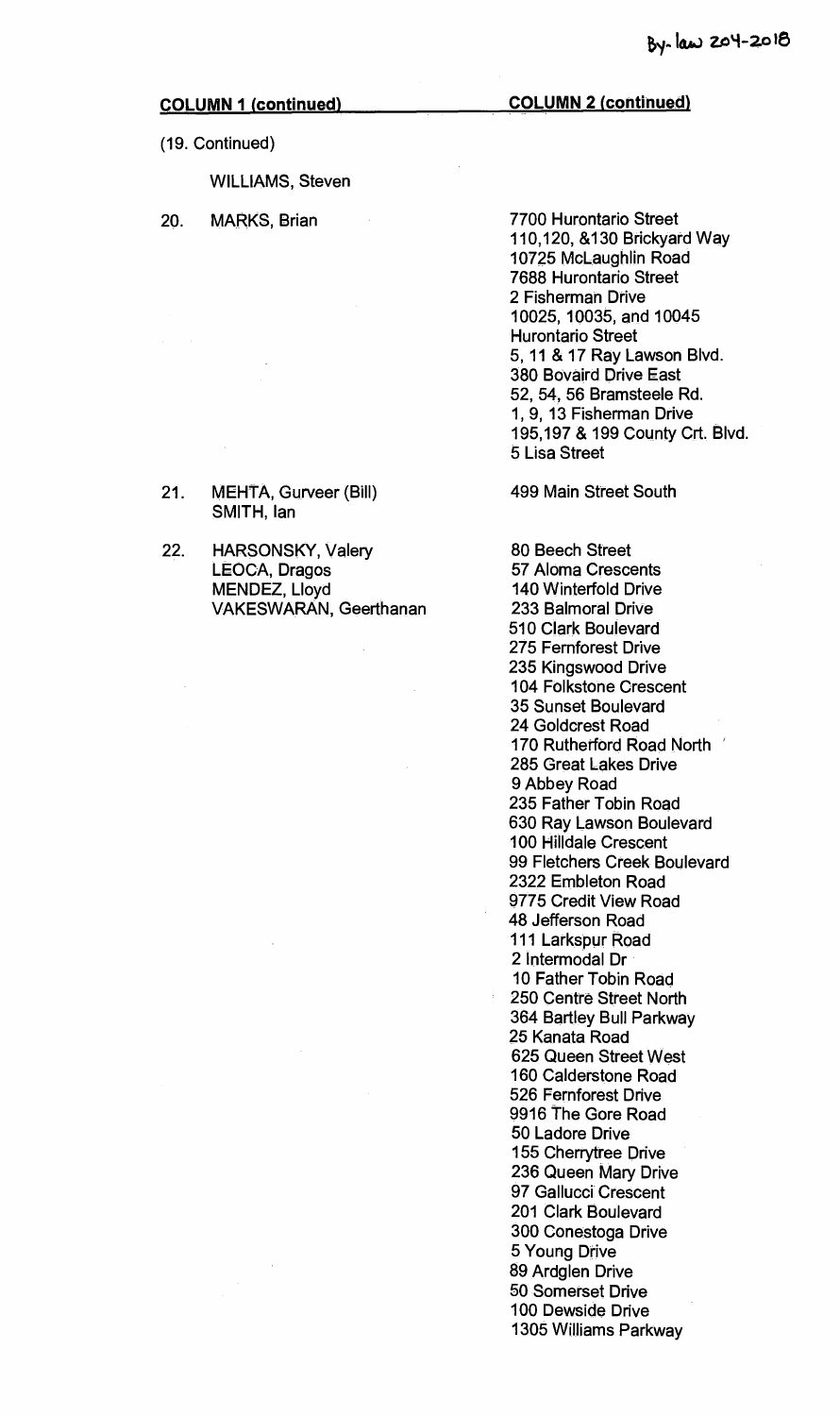### (22. Continued)

# **COLUMN 2 (continued)**

200 Valleyway Drive 36 Regan Road 10 North Park Drive 10750 Chinguacousy Road 315 Bartley Bull Parkway 2671 Sandalwood Parkway East 7935 Kennedy Road South 4985 Ebenezer Rd. 124 Vodden Street 8 Parkway Avenue 121 Royal Orchard Drive 11 Dwellers Road 325 McMurchy Avenue South 75 Mary Street 56 Oaklea Boulevard 27 Drinkwater Road 81 Torrance Woods 111 Bartley Bull Pkwy 103 Malta Avenue 25 Mountainberry Road 55 Lexington Road 28 Red River Drive 35 Black Oak Drive 300 Great Lakes Drive 10815 Dixie Road 11948 The Gore Road 450 Fernforest Drive 28 Finchgate Boulevard 115 Glenvale Boulevard 950 North Park Drive 63 Glen Forest Road 1025 North Park Drive 475 Father Tobin Drive 49 Madoc Drive 95 Massey Street 25 Corporation Drive 150 Central Park Drive Unit 113 698 Balmoral Drive 140 Howden Boulevard 415 Great Lakes Drive 296 Conestoga Drive 2 Notre Dame Avenue 435 Rutherford Road North 330 Balmoral Drive 430 Van Kirk Drive 185 Conestoga Drive 286 Sunny Meadow Boulevard 30 Chapparal Drive 95 Richvale Drive North 133 Thorndale Road 145 Treeline Boulevard 20 Brickyard Way 491 Bartley Bull Parkway 10 Brickyard Way 1285 Williams Parkway 71 Worthington Avenue 510 Balmoral Drive 251 McMurchy Avenue South 32 Kennedy Road North 1370 Williams Parkway 1140 Central Park Drive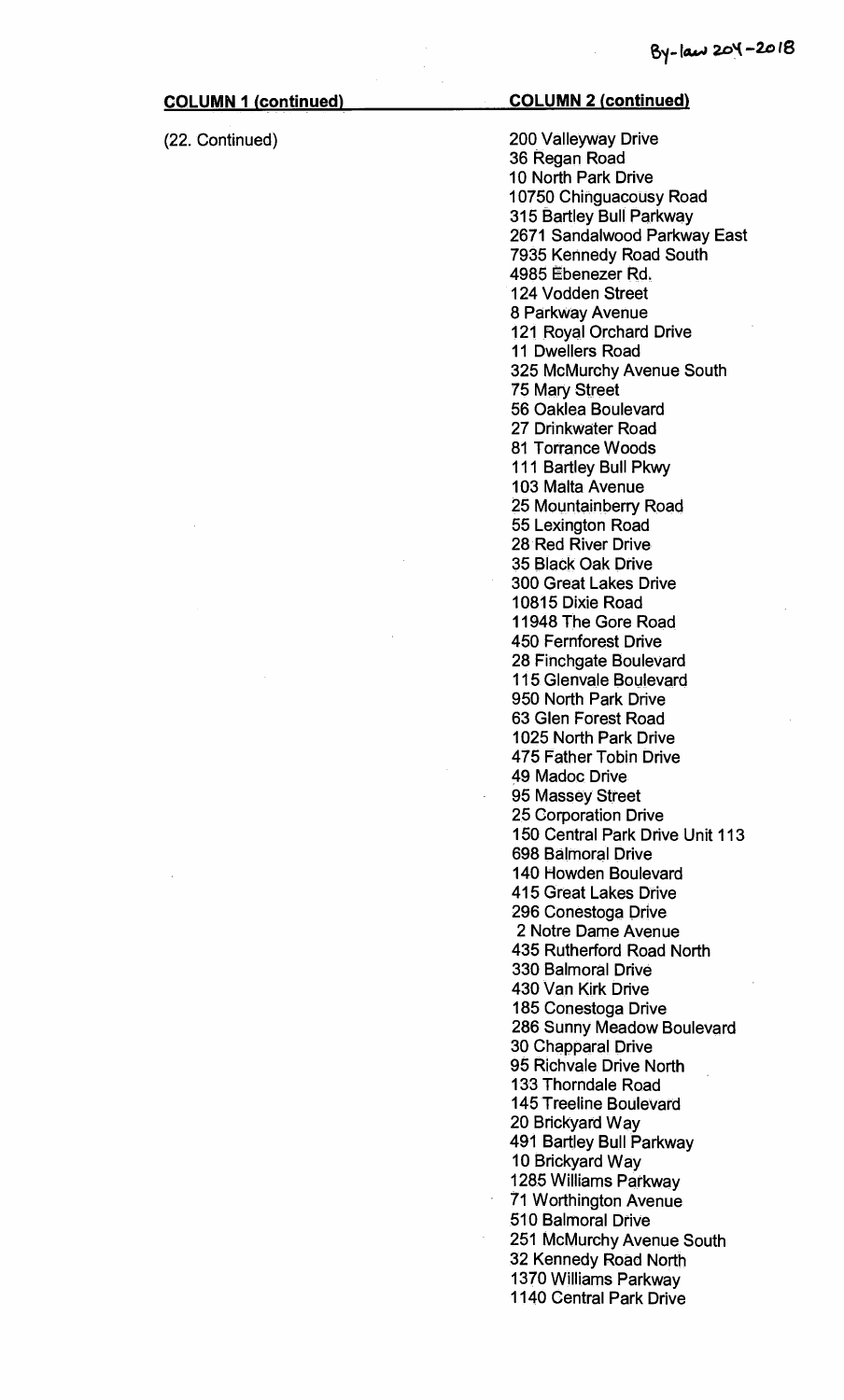**(22. Continued)** 

### **COLUMN 2 (continued)**

33 Greenbriar Road 215 Hanover Road 24 Kerwood Place 103 Richvale Drive South 34 Buick Boulevard 35 McCrimmon Drive 275 Brisdale Drive 100 Dorset Drive 40 Eagle Plains Drive 30 Summer Valley Drive 17 Colonel Bertram Road 635 Queen Street 550 North Park Drive 62 Heatherdale Drive 31 Craig Street 200 Morton Way 65 Mount Royal Circle 280 Mountainash Road 70 Gretna Drive 215 Orenda Road 24 Duncan Bull Drive 80 Red Willow Road 25 Brenda Avenue 105 Richvale Drive North 160 Mountainash Road 30 Pantomine Blvd. 254 Queen Mary Drive 77 Royal Orchard Drive 702 Balmoral Drive 61 Edenbrook Hill Drive 10420 Heart Lake Road 50 Eamscliffe Circle 40 Gillingham Drive, Unit 403 10 Castle Oaks Crossing 62 Seaborn Road 39 Sunset Boulevard 15 Fincham Avenue 83 Edenbrooke Hill

11805, 11815 & 11825 Bramalea Road 2959 & 2989 Bovaird Drive 10, 24, 30 & 50 Coventry Road 2901, 2909, 2925, 2933 & 2937 Queen Street East 9920, 9930, 9940, 9950, 9960, 9970, 9980 & 9990 Airport Road 49, 51 & 55 Mountainash Road 5085 Mayfield Road

**23.** AHMED, Farees AL-SAADI, Amr ALAFRANJI, Tareq ALMEDIA, Kathleen BALI, Kowan BARGI, Arshpreet CLAHANE, Brad CREARY, Shawn DAVIS, Damon HAMED, Qays JAROCKIS, Joseph KULLAR, Harpreet MCGILLOWAY, Joseph PATTERSON, Steve PEIXERIO, Michael REYNOLDS, Nicole SIDDIKUI, Mohsin WEBB, Ryan WOEHRY, Mike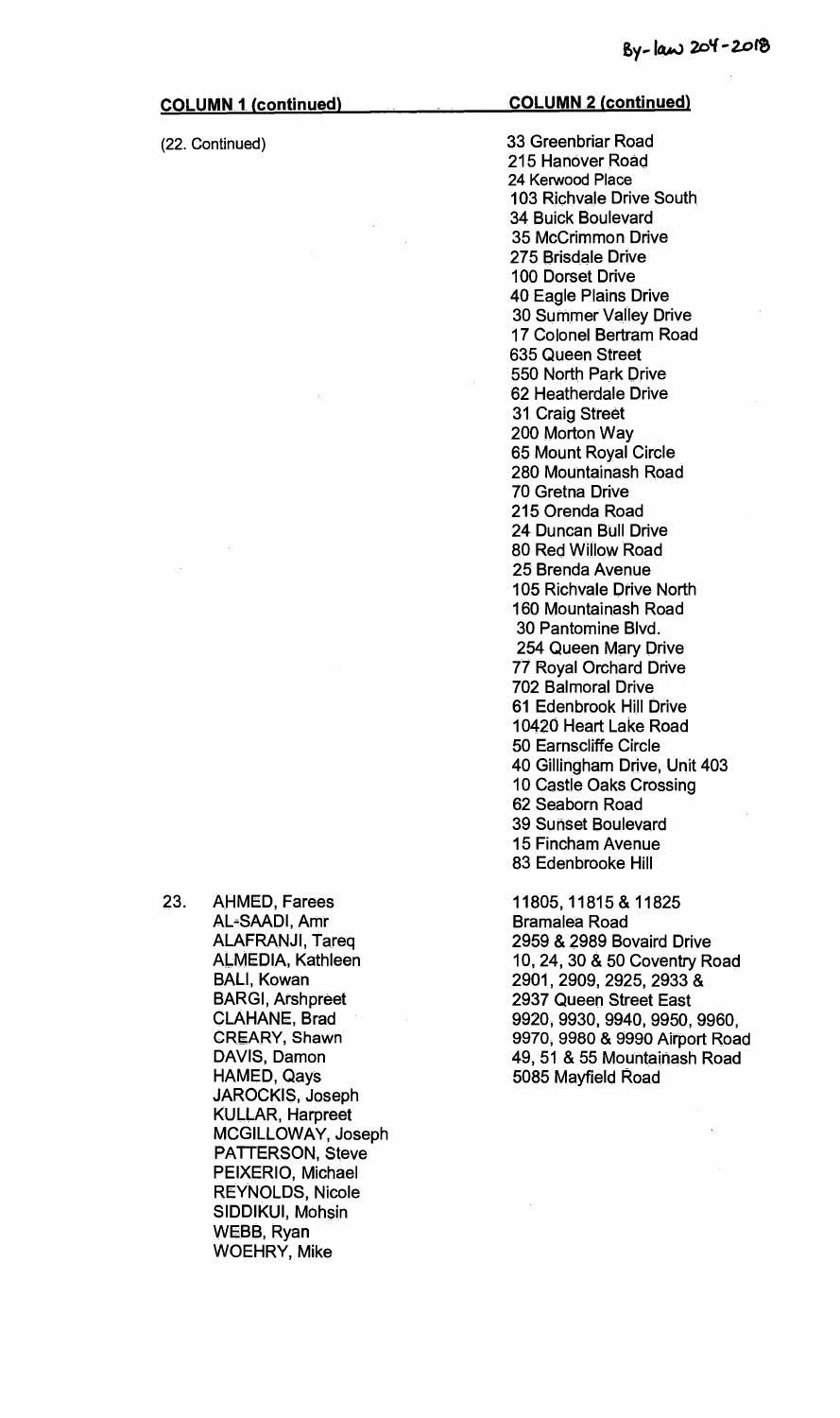- 24. GHANGAS, Prabhbir SINGH, Tejveer
- 25. GILL, Ajaypal Singh GILL, Karandeep Singh KAUR, Ramanpreet SINGH, Gurdev
- 26. ARAVINTHAN, Vinujan CORREIA, Josh HEIR, Gursant HUNDAL, Karandeep KAILANI, Bashar PARRALES, Giovanny SINGH, Harjeet TIWARY, Mahindra
- 27. AHMED, Omar BOUNS, Daljeet Singh HAYWARD, Derek HUANG, Thomas KAUL, Harmandeep NGUYEN, Peter ROMANI, Amin SAIYED, Shel Ahmed STEWART, Andrew VEKARIA, Shrey VINCENT, Clarence WALKER, Juline WILSON, Sebastian
- 28. GHOSH, Biswajit KANARELLIS, Ted MALCOM, Christopher
- 29. BAKSH, Hamaladeen BIJAI, Shan KONEV, Vadim LABELLE, Leonard MURATION, Victor RAWSKI, Paul SARPAL, Harsh
- 30. BAMIDELLE, Akamde PALMIERI, Michael
- 31. ASHTON-MONAGHAN, Damien BASU, Rohan BAUTISTA, Christain BENNETT, Craig BOYLE, James BURBIDGE, Alex CHUNG, Isaac CONYETTE, Wendell COROA, Cristy COROA, Darlene DAR, Faisal DITTAKAVI, Raghuram DUNN, Fabian

18 Knightsbridge Road 2260 Bovaird Drive East 2280 Bovaird Drive East

210 Steeles Avenue West 220 Steeles Avenue West

70-120 Clementine Drive 271 Glidden Road

145 Balmoral Drive 800-806 Clark Boulevard 5 Kingscross Road 3 & 11 Knightsbridge Road 75, 80, 85, 90 Orenda Court

17 Worthington Avenue 225, 235 & 245 Castle Oaks **Crossing** 475 & 495 Charolais Blvd. 59 First Gulf Blvd. 535, 539, 543, 545 & 547 Steeles Ave.E. 20, 50, 60 & 70 Biscayne Cres.

190 Clark Boulevard

499 Main Street South 10061 McLaughlin Road North 10088 McLaughlin Road North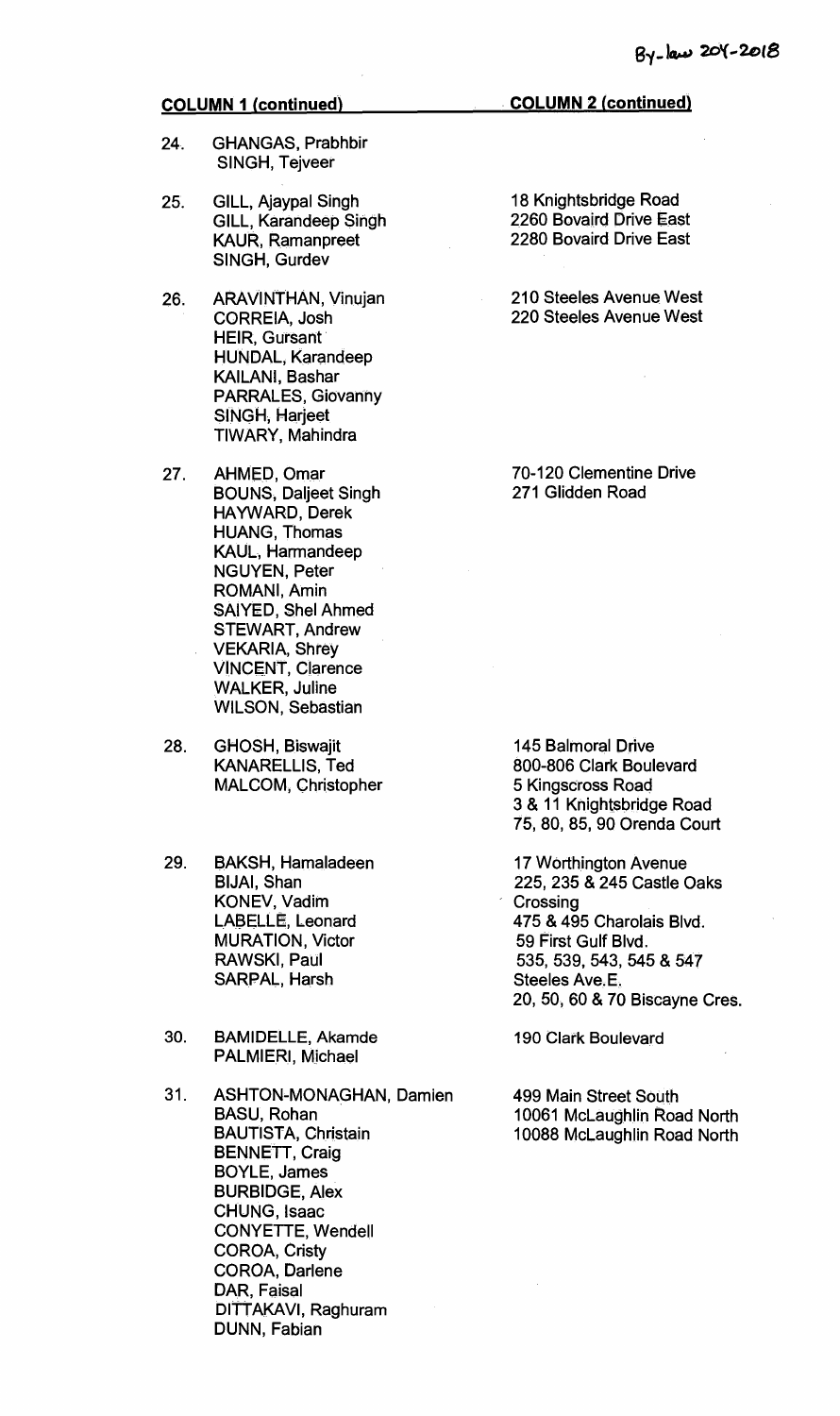(31. Continued)

DZHAFAR, Said EDYVEAN, Andrew GOMES, Timothy GOPAUL, Daniel JABUR, Mohammad JARDIM, Raquel JESSOME, Kyle JOHNSON, Ross MARINEZ, Christopher Rocha MERCER, Elizabeth Ann MINIC, Jovana MONGA, Vinay NGO, Vincent NORMAN, Holly PALIWODA, Cody PALOMEQUE, Christian POLO, Leonard PUGLIESE, Monica RAFFAELLOS, Atanas RAPOSO, Christopher RATHORE, Irwin REGO, Mike REID, Jason SIMPSON, Robert SINGH, Ashwinder SOOMRO, Sadaf TITTON, Danielle TUCKEY, Sean WASHO, Samuel WILKS, Mark Shaquane WILLIAMS, Jonathan WOOLERY, Kyle

- 32. KOCI, Vasillaq
- 33. CARPINISIANU, Silviu 215 Queen Street East CARPINISIANU, Dan WILLIAMS, Elmar
- 34. TAVARES, David 116 Orenda Road
- 35. BOODRAM, Cyril Neeranjan 26 Hanover Road BRAR, Jaswinder Singh CHUNG, Hardeep DWARKAPRASAD, Mahesh GILL, Prabhjot Singh KAUSHAL, Sahil KHARKHANI, Navid PARMAR, Akashdeep RAUL, Rajwinder Singh SAMUELS, Jermaine SMITH, Jesse WYNE, Munzir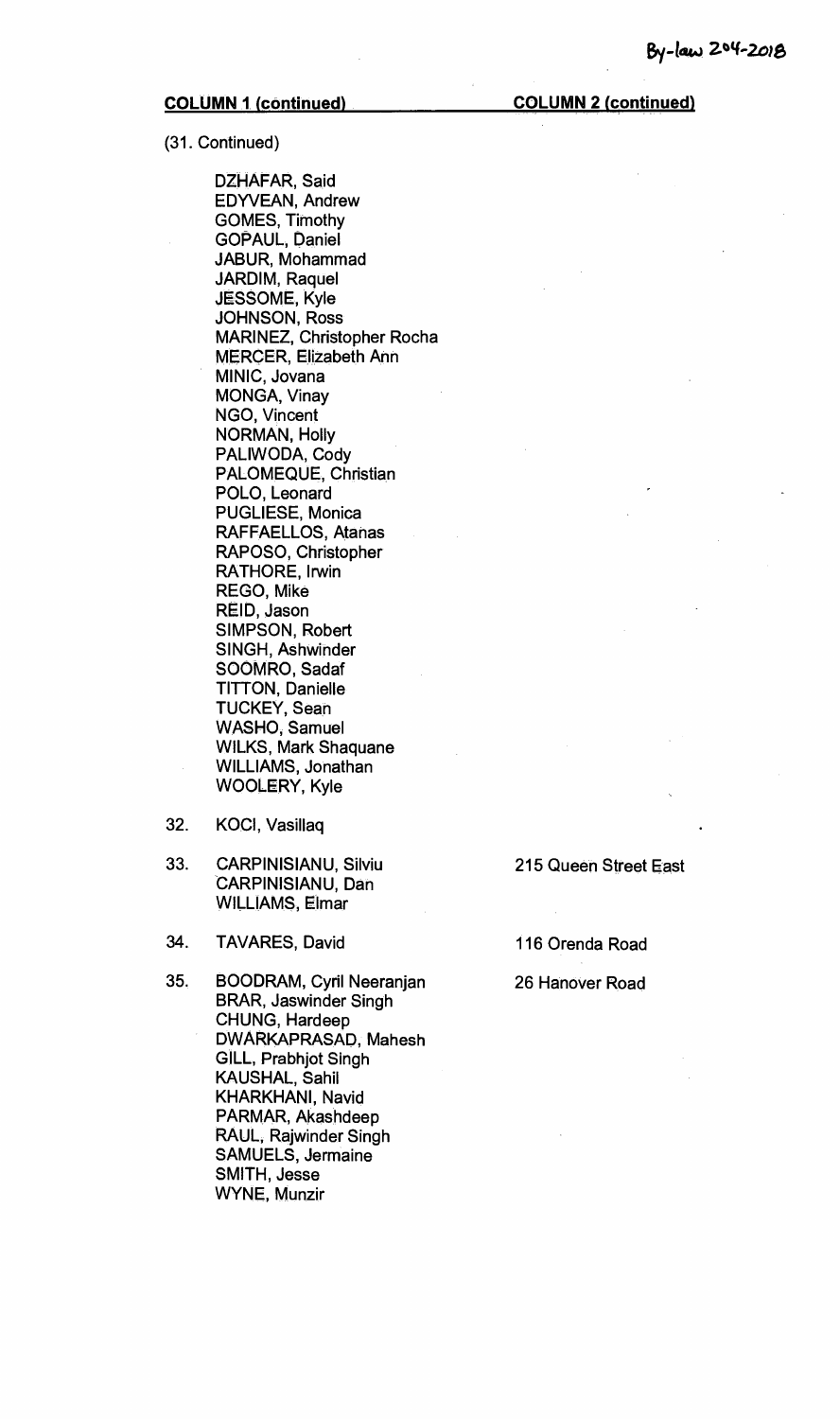- 36. THARMALINGAM, Shiv PASIECZNIK, Joyce
- 37. AMBROGI, Augusto 20 Cherrytree Drive BOYKO, Bryant CHATELAIN, James JACOBY, Peter KATSAGA, Artem LEVESQUE, Sherri NOVAK, Zoltan PALMIERI, David WHARWOOD, Craig
- 38. SHIRLEY, Simon
- 39. DHESI, Randeep HASHMY, Nosheen MUGHAL, Nadeem SINGH, Gurmel ZIA, Rahul
- 40. EUSEBIO, Nicholas FLEMMING, Eric HAFFNER, Samantha
- 41. DURRANI, Munawar Hamayun MEHMI, Ravinder RANDHAWA, Prince Pal Singh SRIKANT, Gautam
- 42. KAMRAN-FAROOQ, Shahzada SINGH, Kelvin
- 43. BANDEIRA DE CASTRO, Roberto HANS, Mandeep Kaur PLOURDE, Randal ROCHE, Jeff ROCHE, John SMUSZ, Dawid STRIPE-LANGILLE, Jordan TIWANA, Mandeep
- 44. CANONIZADO, Jade HATCH, Thomas RIVERA, Kyle SZULICH, Jan D.
- 45. MIELTY, Dennis 1 Presidents Choice Circle PARTLAND, Adam

284 Queen Street East 205 Van Kirk Drive

11 Church Street West 300 Walker Drive

365 Kennedy Road South 18 Knightsbridge Road 370 Steeles Avenue East 15 Kensington Road 165 Kennedy Road South 195 Kennedy Road South

9435-9525 Mississauga Road 295 Queen Street East 10048 McLaughlin Road North 10061 McLaughlin Road North 10068 McLaughlin Road North 10088 McLaughlin Road North 10098 McLaughlin Road North

3 Lisa Street